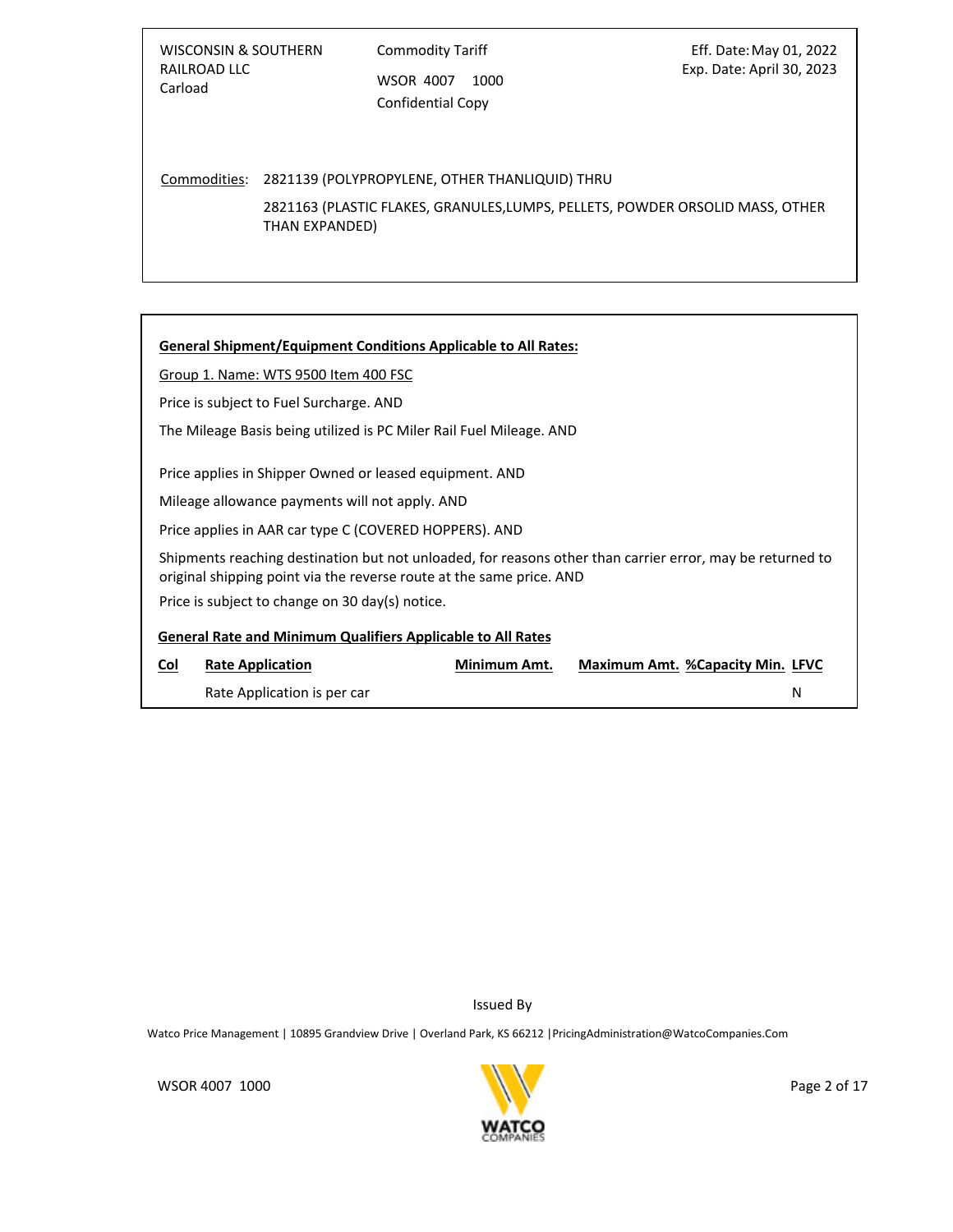# **WISCONSIN & SOUTHERN RAILROAD, LLC WSOR EXEMPT CIRCULAR 4007-A**

**SECTION 1 ITEM 1000** 

| <b>BETWEEN</b> | $AND(R-1)$                  | <b>RATES IN US</b><br><b>DOLLARS PER</b><br><b>CAR</b> |
|----------------|-----------------------------|--------------------------------------------------------|
| CHICAGO, IL    | <b>BEAVER DAM*</b>          | \$<br>2,160                                            |
| (from beyond)  | <b>BARABOO*</b>             | \$<br>2,042                                            |
|                | DANE, WI*                   | \$<br>2,239                                            |
|                | DELAVAN, WI                 | \$<br>1,619                                            |
|                | <b>HARTFORD, WI*</b>        | \$<br>2,114                                            |
|                | <b>HORICON, WI</b>          | \$<br>2,149                                            |
|                | <b>JANESVILLE, WI</b>       | \$<br>1,678                                            |
|                | <b>MADISON, WI*</b>         | \$<br>2,220                                            |
|                | <b>MAZOMANIE. WI*</b>       | \$<br>2,058                                            |
|                | <b>MILWAUKEE, WI*</b>       | \$<br>2,132                                            |
|                | <b>MILTON, WI*</b>          | \$<br>1,885                                            |
|                | OSHKOSH, WI*                | \$<br>2,360                                            |
|                | PLYMOUTH, WI*               | \$<br>2,313                                            |
|                | <b>REEDSBURG, WI*</b>       | \$<br>2,255                                            |
|                | RIPON, WI*                  | \$<br>2,288                                            |
|                | <b>SHEBOYGAN FALLS, WI*</b> | \$<br>2,678                                            |

**(R-1) ROUTE: WSOR \*Gross Weight on Rail 268K**

**ISSUED: JUNE 9, 2022 EFFECTIVE MAY 1, 2022**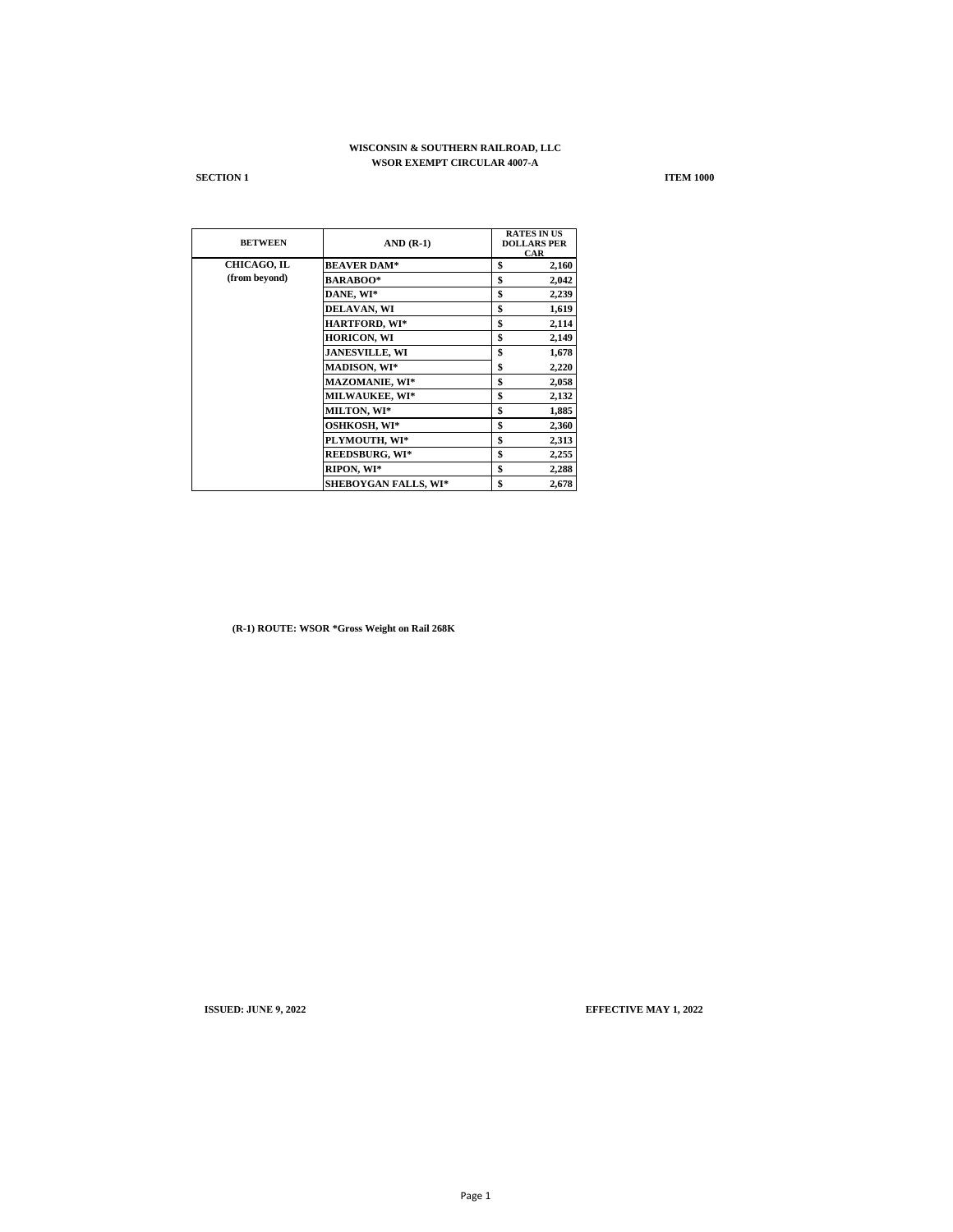# **WISCONSIN & SOUTHERN RAILROAD, LLC WSOR EXEMPT CIRCULAR 4007-A**

### **SECTION 1 ITEM 1001**

| <b>BETWEEN</b>                           | $AND(R-1)$                  | <b>RATES IN US</b><br><b>DOLLARS PER</b><br><b>CAR</b> |
|------------------------------------------|-----------------------------|--------------------------------------------------------|
| <b>GRANVILLE, WI</b><br>(UP INTERCHANGE) | <b>BEAVER DAM, WI</b>       | 1,457<br>\$                                            |
|                                          | <b>HARTFORD, WI</b>         | 1,378<br>\$                                            |
|                                          | <b>MAZOMANIE, WI</b>        | \$<br>2,010                                            |
|                                          | <b>MILTON, WI</b>           | 1,470<br>\$                                            |
|                                          | MILWAUKEE, WI               | 1,360<br>\$                                            |
|                                          | OSHKOSH, WI                 | 1,594<br>\$                                            |
|                                          | PLYMOUTH, WI*               | 1,531<br>\$                                            |
|                                          | RIPON, WI                   | 1,558<br>\$                                            |
|                                          | <b>SHEBOYGAN FALLS, WI*</b> | 1,961<br>\$                                            |

**(R-1) ROUTE: WSOR \*Gross Weight on Rail 268K**

**ISSUED: APRIL 1, 2022 EFFECTIVE: MAY 1, 2022**